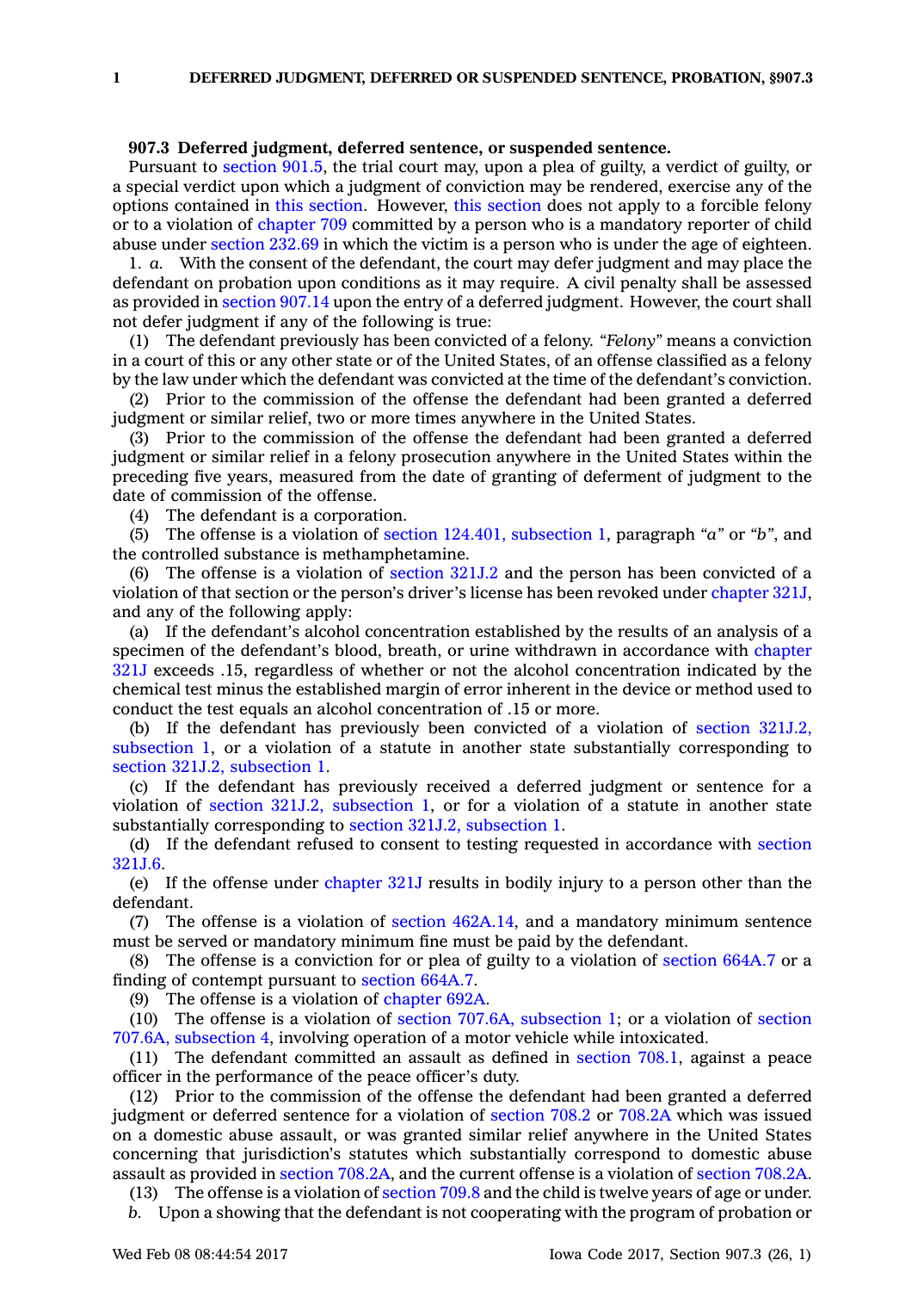is not responding to it, the court may withdraw the defendant from the program, pronounce judgment, and impose any sentence authorized by law. Before taking such action, the court shall give the defendant an opportunity to be heard on any matter relevant to the proposed action. Upon violation of the conditions of probation, the court may proceed as provided in [chapter](https://www.legis.iowa.gov/docs/code//908.pdf) 908.

*c.* Upon fulfillment of the conditions of probation and the payment of fees imposed and not waived by the judicial district department of correctional services under section [905.14](https://www.legis.iowa.gov/docs/code/905.14.pdf), the defendant shall be discharged without entry of judgment.

2. *a.* At the time of or after pronouncing judgment and with the consent of the defendant, the court may defer the sentence and assign the defendant to the judicial district department of correctional services. The court may assign the defendant to supervision or services under [section](https://www.legis.iowa.gov/docs/code/901B.1.pdf) 901B.1 at the level of sanctions which the district department determines to be appropriate. However, the court shall not defer the sentence for <sup>a</sup> violation of any of the following:

(1) The offense is <sup>a</sup> violation of section 124.401, [subsection](https://www.legis.iowa.gov/docs/code/124.401.pdf) 1, paragraph *"a"* or *"b"*, and the controlled substance is methamphetamine.

(2) Section 321J.2, [subsection](https://www.legis.iowa.gov/docs/code/321J.2.pdf) 1, if any of the following apply:

(a) If the defendant's alcohol concentration established by the results of an analysis of <sup>a</sup> specimen of the defendant's blood, breath, or urine withdrawn in accordance with [chapter](https://www.legis.iowa.gov/docs/code//321J.pdf) [321J](https://www.legis.iowa.gov/docs/code//321J.pdf) exceeds .15, regardless of whether or not the alcohol concentration indicated by the chemical test minus the established margin of error inherent in the device or method used to conduct the test equals an alcohol concentration of .15 or more.

(b) If the defendant has previously been convicted of <sup>a</sup> violation of section [321J.2,](https://www.legis.iowa.gov/docs/code/321J.2.pdf) [subsection](https://www.legis.iowa.gov/docs/code/321J.2.pdf) 1, or <sup>a</sup> violation of <sup>a</sup> statute in another state substantially corresponding to section 321J.2, [subsection](https://www.legis.iowa.gov/docs/code/321J.2.pdf) 1.

(c) If the defendant has previously received <sup>a</sup> deferred judgment or sentence for <sup>a</sup> violation of section 321J.2, [subsection](https://www.legis.iowa.gov/docs/code/321J.2.pdf) 1, or for <sup>a</sup> violation of <sup>a</sup> statute in another state substantially corresponding to section 321J.2, [subsection](https://www.legis.iowa.gov/docs/code/321J.2.pdf) 1.

(d) If the defendant refused to consent to testing requested in accordance with [section](https://www.legis.iowa.gov/docs/code/321J.6.pdf) [321J.6](https://www.legis.iowa.gov/docs/code/321J.6.pdf).

(e) If the offense under [chapter](https://www.legis.iowa.gov/docs/code//321J.pdf) 321J results in bodily injury to <sup>a</sup> person other than the defendant.

(3) The offense is <sup>a</sup> violation of section [462A.14](https://www.legis.iowa.gov/docs/code/462A.14.pdf), and <sup>a</sup> mandatory minimum sentence must be served or mandatory minimum fine must be paid by the defendant.

(4) [Section](https://www.legis.iowa.gov/docs/code/664A.7.pdf) 664A.7 or for contempt pursuant to [section](https://www.legis.iowa.gov/docs/code/664A.7.pdf) 664A.7.

(5) The offense is <sup>a</sup> violation of [chapter](https://www.legis.iowa.gov/docs/code//692A.pdf) 692A.

(6) Section 707.6A, [subsection](https://www.legis.iowa.gov/docs/code/707.6A.pdf) 1; or section 707.6A, [subsection](https://www.legis.iowa.gov/docs/code/707.6A.pdf) 4, involving operation of <sup>a</sup> motor vehicle while intoxicated.

(7) Section [708.2A](https://www.legis.iowa.gov/docs/code/708.2A.pdf), if the defendant has previously received <sup>a</sup> deferred judgment or sentence for <sup>a</sup> violation of [section](https://www.legis.iowa.gov/docs/code/708.2.pdf) 708.2 or [708.2A](https://www.legis.iowa.gov/docs/code/708.2A.pdf) which was issued on <sup>a</sup> domestic abuse assault, or if similar relief was granted anywhere in the United States concerning that jurisdiction's statutes which substantially correspond to domestic abuse assault as provided in [section](https://www.legis.iowa.gov/docs/code/708.2A.pdf) 708.2A.

*b.* Upon <sup>a</sup> showing that the defendant is not fulfilling the conditions of probation, the court may revoke probation and impose any sentence authorized by law. Before taking such action, the court shall give the defendant an opportunity to be heard on any matter relevant to the proposed action. Upon violation of the conditions of probation, the court may proceed as provided in [chapter](https://www.legis.iowa.gov/docs/code//908.pdf) 908.

3. By record entry at the time of or after sentencing, the court may suspend the sentence and place the defendant on probation upon such terms and conditions as it may require including commitment to an alternate jail facility or <sup>a</sup> community correctional residential treatment facility to be followed by <sup>a</sup> period of probation as specified in [section](https://www.legis.iowa.gov/docs/code/907.7.pdf) 907.7, or commitment of the defendant to the judicial district department of correctional services for supervision or services under [section](https://www.legis.iowa.gov/docs/code/901B.1.pdf) 901B.1 at the level of sanctions which the district department determines to be appropriate and the payment of fees imposed under [section](https://www.legis.iowa.gov/docs/code/905.14.pdf) [905.14](https://www.legis.iowa.gov/docs/code/905.14.pdf). A person so committed who has probation revoked shall not be given credit for